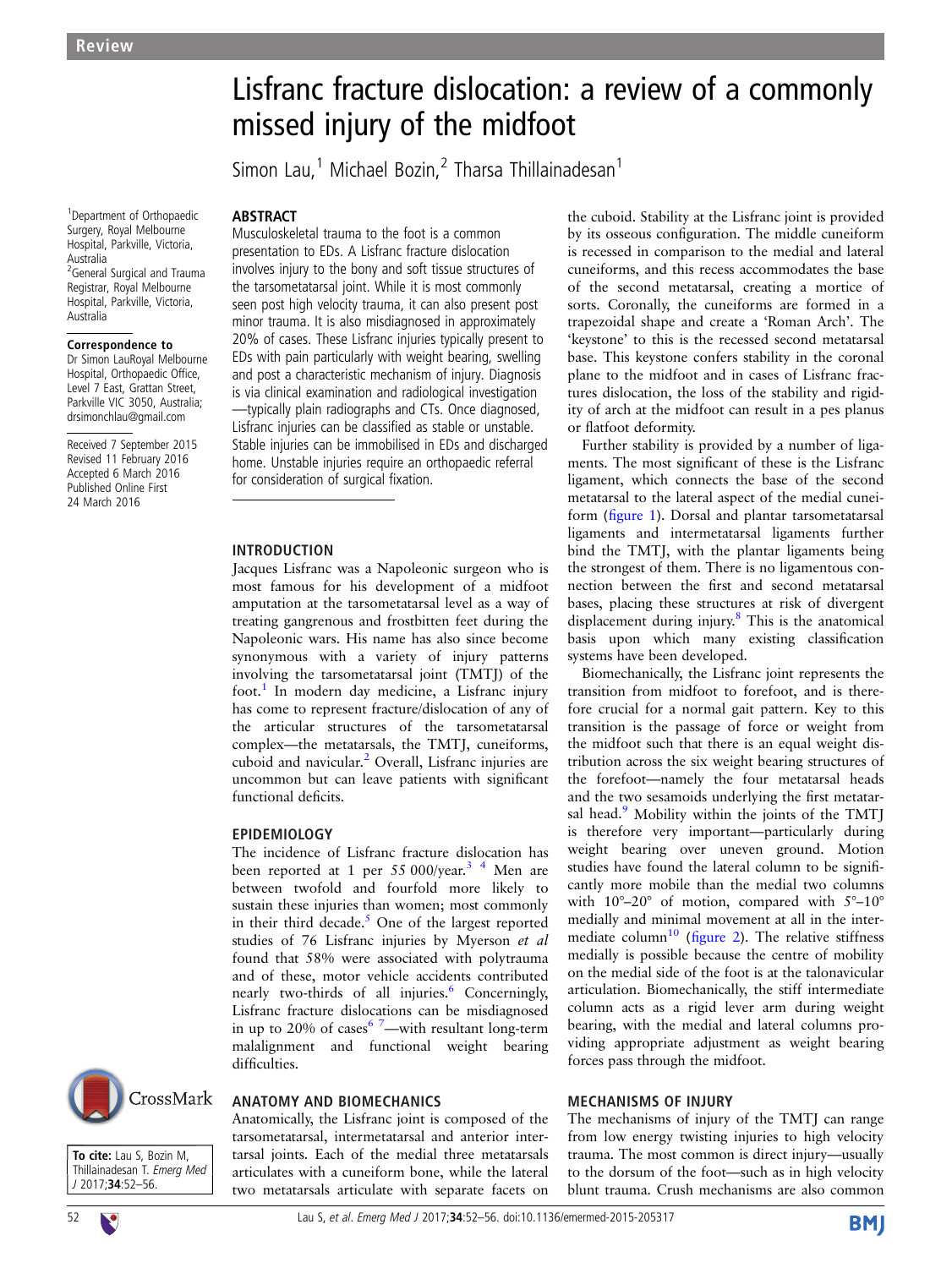<span id="page-1-0"></span>

Figure 1 Anatomy of the midfoot and associated ligaments which confer stability across the Lisfranc joint.

and can result in open injuries with significant soft tissue damage to the dorsum of the foot or even compartment syndromes. By contrast, indirect injuries can also occur in a hyperplantar flexed foot which is subjected to axial loading—often sustained during sporting activities such as in football injuries when another player falls onto a heel from above during midstride. First, the dorsal ligaments are disrupted, then the stronger plantar or Lisfranc ligaments and finally bony injury to varying degrees. There is no known correlation between mechanism and type of fracture pattern, $10$  but due to the high energy and potential soft tissue involvement, direct Lisfranc injuries are shown to have worse clinical outcomes.<sup>6 11</sup>

# CLASSIFICATION

A number of classification systems have been proposed for Lisfranc fracture dislocation based upon mechanism by which the injury was sustained. The most recent and accepted is one devised by Myerson et al, which helps to define Lisfranc injuries in a way to aid in clinical decision-making. Fractures are



Figure 2 Right image: medial, intermediate and lateral columns associated with midfoot biomechanics. Left image: plantar ecchymosis.

described based on divergence at the first and second metatarsal interval—either a medial or lateral direction. Type A fractures demonstrate total incongruity at the TMTJ; type B fractures demonstrate partial incongruity of either the first ray in isolation (partial medial incongruity) or the remaining lateral four rays (partial lateral incongruity) and type C fractures develop divergence at the first and second rays with either partial (C1) or total (C2) displacement<sup>6</sup> (fi[gure 3](#page-2-0)).

Despite the biomechanical and anatomical logic behind this approach to classifying Lisfranc injuries, no proposed classification system has been able to associate fracture pattern with treatment method or prognosis,  $9^{12}$  a weakness in the utility of these systems.

# DIAGNOSIS

Lower limb injuries are common presentations to EDs and 15% of these will involve foot pain and potentially suspicious mechanisms of injury.[13](#page-4-0) The goal of the emergency physician should be to distinguish between non-urgent or non-serious musculoskeletal foot pain and which of these might constitute a Lisfranc fracture that requires onward orthopaedic referral.

# **History**

The diagnosis of a Lisfranc injury is not always straightforward and requires a detailed history, thorough examination and appropriate imaging. On history, one of the key distinguishing features of more serious injury is the inability to weight bear. If compelled, weight bearing is often painful, and there is an unwillingness or inability to stand on tiptoes. A patient without weight bearing pain is unlikely to have suffered a Lisfranc facture dislocation.

# Examination

Examination findings in Lisfranc injury can be varied—posing a challenge to early assessment and diagnosis. Plantar arch ecchymosis is considered pathognomonic for Lisfranc injury but may be absent in instances of ligamentous strain or minor frac-turing<sup>[14](#page-4-0)</sup> (figure  $2^{14}$ ). However, there have been no studies assessing the positive predictive value of this sign, and the evidence for its significance appears anecdotal for now.[14](#page-4-0) If any suspicion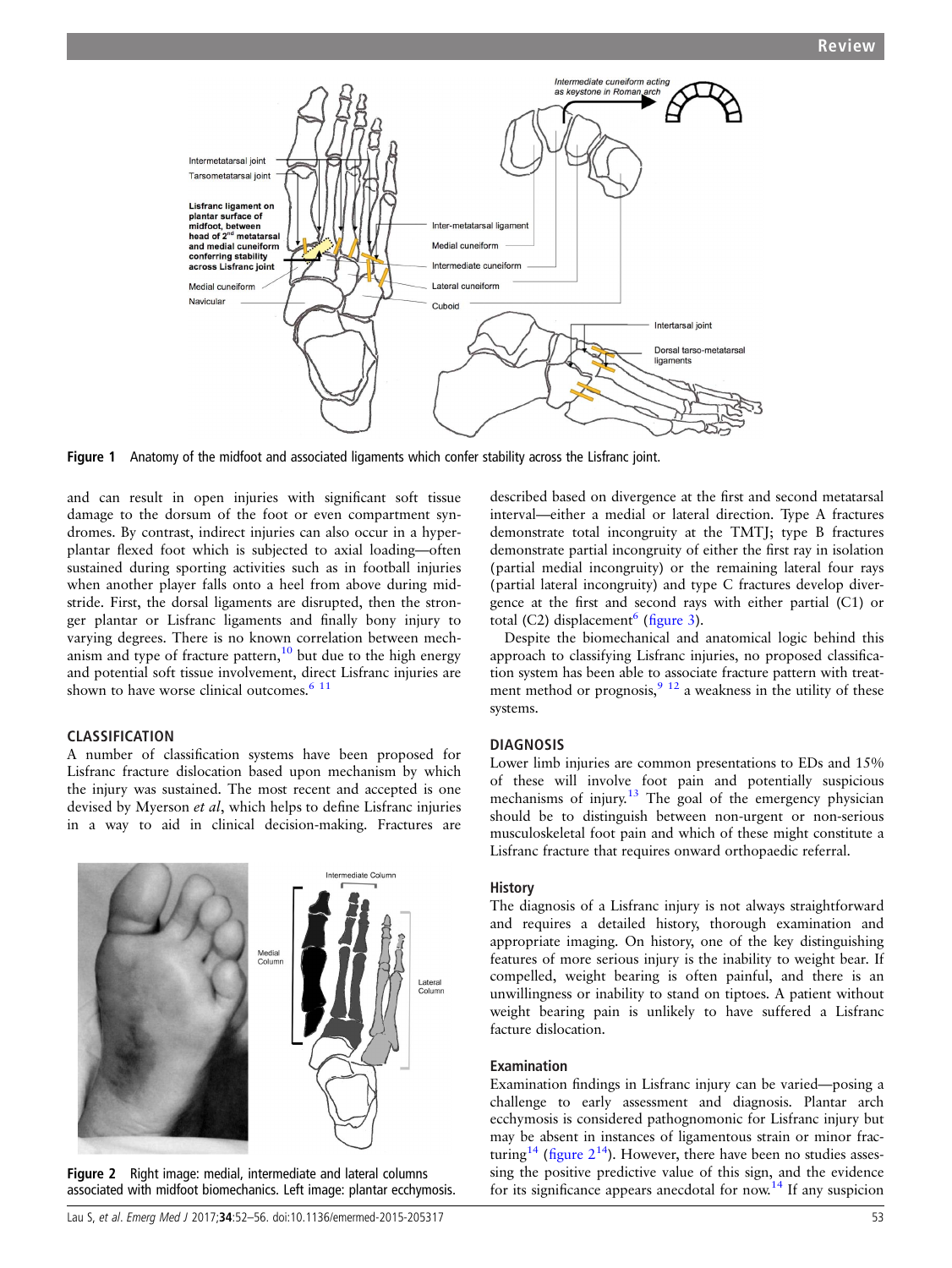<span id="page-2-0"></span>

**Figure 3** The 198[6](#page-4-0) Myerson classification for Lisfranc fracture dislocation.<sup>6</sup>

of foot injury is present, plain radiographs should be obtained. Following high velocity trauma, patients may present with severe swelling of the midfoot and associated widening or flattening of the foot. Soft tissue injury such as open fracture with skin deficits and injury to the dorsalis paedis may also be present. In extreme cases, compartment syndrome can occur and this is best assessed via the elicitation of pain out of proportion on passive stretch of the toes. Typically, patients are either too swollen or too tender to examine appropriately for midfoot range of motion.

In subacute or delayed presentations, special tests for Lisfranc injuries include the instability test; where the TMTJ can be dorsally subluxed with application of dorsal forces to the distal aspect of the midfoot. In severe cases there can also be medial and lateral displacement of the first and second metatarsals, and this is generally an indication for urgent surgical intervention. A provocative test can also be used, whereby pronation and abduction of the forefoot reproduces pain (figure 4).

## Radiology

Radiological evidence of Lisfranc injuries is initially via plain film Anterior-Posterior (AP), oblique and lateral X-rays of the foot and is typically performed on all patients with a history of trauma and pain in the foot. Ideally, weight bearing or stress X-rays are obtained but this is often difficult immediately posttrauma due to pain and a diagnosis can still be made off nonweight bearing films.

A good approach of the foot radiograph should incorporate a step-wise approach to its interpretation. The ABCS mnemonic of A (alignment), B (bones), C (cartilage) and S (soft tissues) can be used in interpretation of the foot radiograph as well as any other radiographic image in the body.

Begin with assessing alignment (A) of the TMTJ by:

- ▸ Drawing a line along the medial shaft and base of the second metatarsal to the medial side of the middle cuneiform on AP film.
- ▸ Drawing a line between the medial side of the shaft and base of the fourth metatarsal and the medial side of cuboid.
- Assessing for widening of the interval between the first and second ray of  $\geq$ 2.7 mm.
- $\blacktriangleright$  Metatarsal base dorsal subluxation on the lateral view.<sup>[15](#page-4-0)</sup>



Figure 4 Instability test for subacute Lisfranc injury.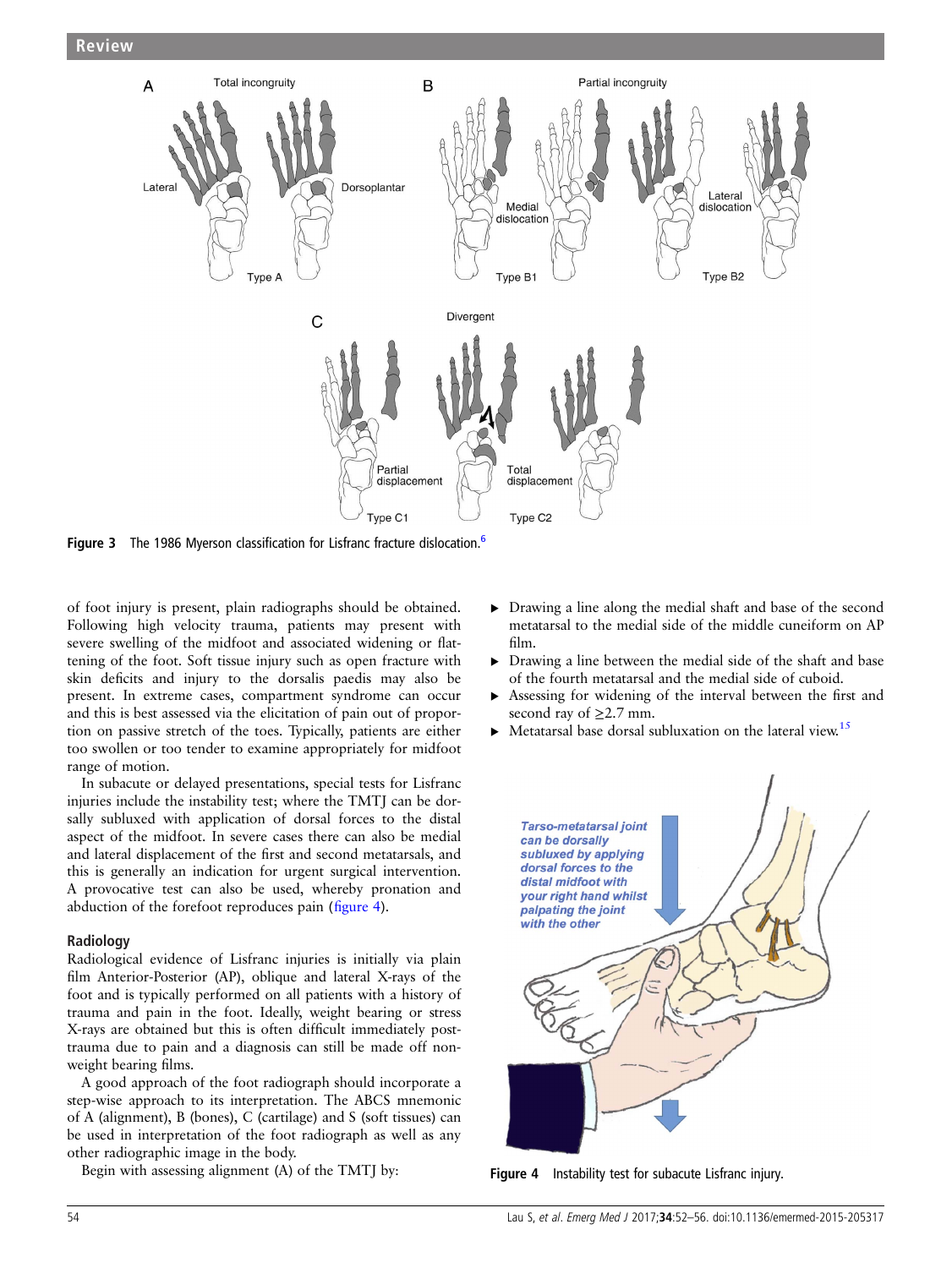<span id="page-3-0"></span>

Figure 5 Left image: disruption of the alignment of the tarsometatarsal joint in any of these lines or intervals indicates Lisfranc injury. Right image: surgical fixation by transarticular screws and dorsal bridge plating.

Disruption of the alignment of the TMTJ in any of these lines or intervals indicates Lisfranc injury (figure 5).

Assess every bone (B) in the foot by working distally from the hindfoot to the midfoot to the forefoot. Be sure to check around every cortex looking for irregularities or steps. Particularly assess the area of the base of the second metatarsal or medial cuneiform for fracture, which may indicate a more subtle Lisfranc injury. Associated injuries include 'nutcracker' fractures of the cuboid—which occur with compression of the cuboid by the fourth and fifth metatarsal bases. If seen in isolation, there should be strong suspicion of Lisfranc injury and further radiological imaging obtained. In contrast to other radiographs of the body, there are unfortunately no radiographic changes of cartilage (C), soft tissue (S) swelling or haemarthrosis in the midfoot to aid in diagnosis of Lisfranc injuries. Patients with a low clinical suspicion of Lisfranc injury (low mechanism injury, absence of swelling, can weight bear and/or stand on tiptoes) and have normal plain radiographs can be safely managed in the ED without orthopaedic review.

CT has in more recent times become the gold standard in the diagnosis of Lisfranc injuries. Particularly in high velocity trauma, CT provides excellent information in regards to fracture pattern and helps with surgical planning. However, CT should not replace X-ray as a first line imaging modality in the ED.

CT should be requested by the emergency physician in all patients with radiographic evidence of Lisfranc injury or where there is a high suspicion of injury despite normal plain radiographs (plantar ecchymosis or symptoms such as pain, swelling and inability to weight bear which is out of proportion with radiographic findings).

A finding of a 'fleck sign' on CT is indicative of an avulsion type injury to either the second metatarsal base or medial cuneiform (by the Lisfranc ligament) and is considered an unstable injury (fi[gure 6\)](#page-4-0). Finally, although not commonly employed,

MRI can be useful in identifying ligamentous injuries without bony involvement.<sup>[16](#page-4-0)</sup>

To help guide appropriate triage and referral, Lisfranc injuries can be divided into stable and unstable injuries. This is usually based on radiological investigations—particularly CT. The definition of these stable injuries is any fracture/dislocation with <2 mm of displacement (in any plane) at the TMTJ and with no evidence of instability or loss of fracture position on weight bearing X-rays.<sup>[8](#page-4-0)</sup> They include isolated strain type injuries to the Lisfranc ligament or ligamentous complexes of the TMTJ without fracture and injuries with minute fractures that are essentially too small for operative fixation with 2.4 mm screws.

# MANAGEMENT

Stable Lisfranc injures can be treated non-operatively; typically in a short non-weight bearing below knee cast for a period of 6 weeks. Stability should generally be rechecked at the 10– 14 day mark with weight bearing radiographs and if collapse or loss of position is observed then operative fixation considered. Unstable fracture dislocations, by contrast have been shown to have poor results when treated with reduction and casting. As with most lower limb injuries, immediate management involves elevation and icing of the limb, to try and limit swelling and reduce local inflammation.

## Natural history

If stable fractures are not managed appropriately with immobilisation or if unstable fractures are managed non-operatively, the natural history of Lisfranc fracture dislocation is for the development of malreduced and malaligned TMTJs with midfoot posttraumatic arthritis and non-union of fracture. Often, these injuries can fall into malreduction with collapse of the 'Roman Keystone' and a subsequent pes planus deformity of the foot (the so-called flatfoot). Functionally, the patient reports a deformed foot, pain with weight bearing and stiffness that can